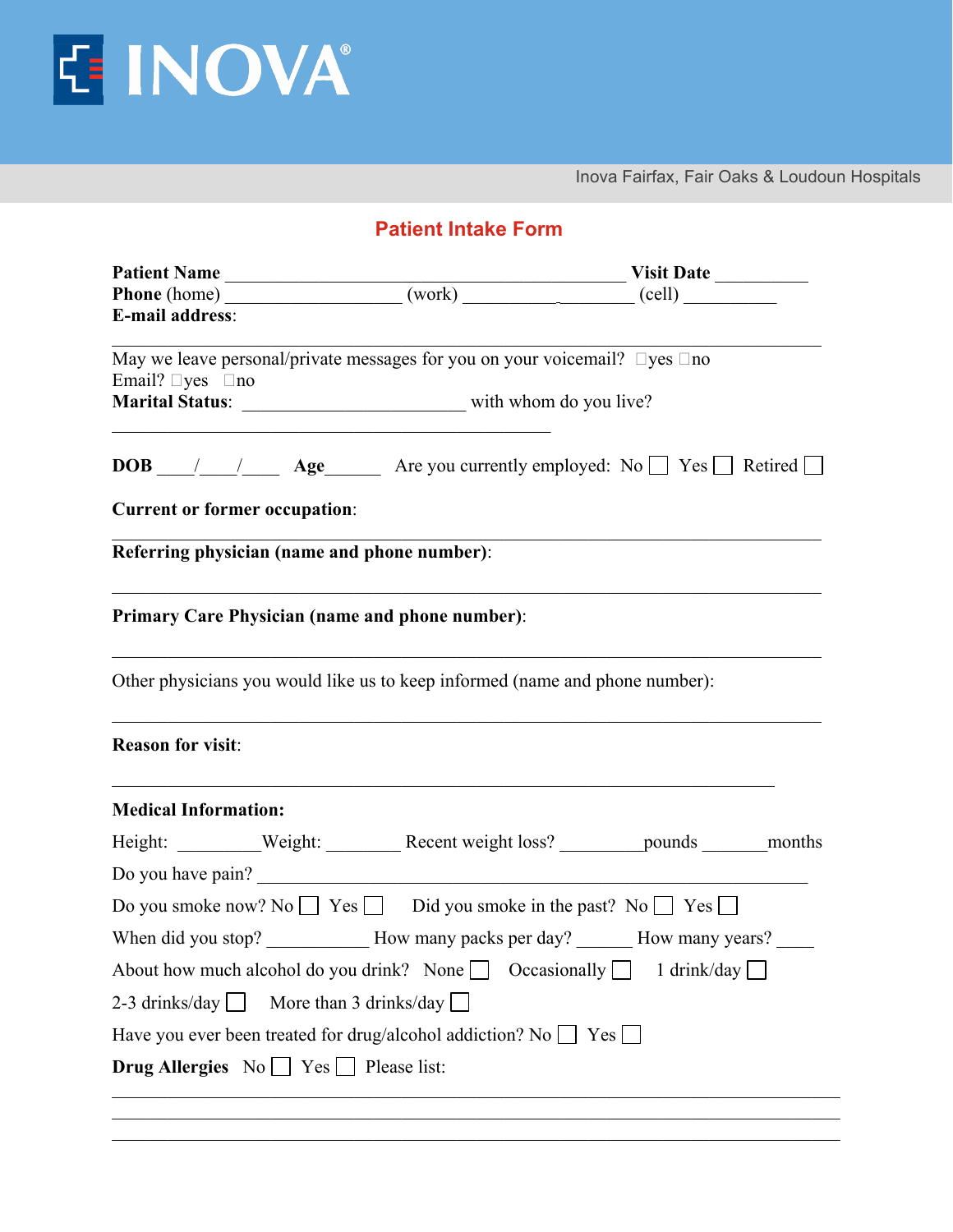## **Medication List:**

| Current<br><b>Medications:</b> | For the<br><b>Treatment of:</b> | <b>Dose</b> | How<br>Often? |
|--------------------------------|---------------------------------|-------------|---------------|
|                                |                                 |             |               |
|                                |                                 |             |               |
|                                |                                 |             |               |
|                                |                                 |             |               |
|                                |                                 |             |               |
|                                |                                 |             |               |

**Major Medical Problems** (diabetes, heart, lung, blood pressure, scleroderma, connective tissue disorder):

 $\mathcal{L}_\mathcal{L} = \{ \mathcal{L}_\mathcal{L} = \{ \mathcal{L}_\mathcal{L} = \{ \mathcal{L}_\mathcal{L} = \{ \mathcal{L}_\mathcal{L} = \{ \mathcal{L}_\mathcal{L} = \{ \mathcal{L}_\mathcal{L} = \{ \mathcal{L}_\mathcal{L} = \{ \mathcal{L}_\mathcal{L} = \{ \mathcal{L}_\mathcal{L} = \{ \mathcal{L}_\mathcal{L} = \{ \mathcal{L}_\mathcal{L} = \{ \mathcal{L}_\mathcal{L} = \{ \mathcal{L}_\mathcal{L} = \{ \mathcal{L}_\mathcal{$  $\mathcal{L}_\mathcal{L} = \{ \mathcal{L}_\mathcal{L} = \{ \mathcal{L}_\mathcal{L} = \{ \mathcal{L}_\mathcal{L} = \{ \mathcal{L}_\mathcal{L} = \{ \mathcal{L}_\mathcal{L} = \{ \mathcal{L}_\mathcal{L} = \{ \mathcal{L}_\mathcal{L} = \{ \mathcal{L}_\mathcal{L} = \{ \mathcal{L}_\mathcal{L} = \{ \mathcal{L}_\mathcal{L} = \{ \mathcal{L}_\mathcal{L} = \{ \mathcal{L}_\mathcal{L} = \{ \mathcal{L}_\mathcal{L} = \{ \mathcal{L}_\mathcal{$ 

 $\mathcal{L}_\text{max}$  , and the contribution of the contribution of the contribution of the contribution of the contribution of the contribution of the contribution of the contribution of the contribution of the contribution of t  $\mathcal{L}_\text{max}$  , and the contribution of the contribution of the contribution of the contribution of the contribution of the contribution of the contribution of the contribution of the contribution of the contribution of t

 $\mathcal{L}_\text{max} = \mathcal{L}_\text{max} = \mathcal{L}_\text{max} = \mathcal{L}_\text{max} = \mathcal{L}_\text{max} = \mathcal{L}_\text{max} = \mathcal{L}_\text{max} = \mathcal{L}_\text{max} = \mathcal{L}_\text{max} = \mathcal{L}_\text{max} = \mathcal{L}_\text{max} = \mathcal{L}_\text{max} = \mathcal{L}_\text{max} = \mathcal{L}_\text{max} = \mathcal{L}_\text{max} = \mathcal{L}_\text{max} = \mathcal{L}_\text{max} = \mathcal{L}_\text{max} = \mathcal{$ 

 $\mathcal{L}_\text{max}$  , and the contribution of the contribution of the contribution of the contribution of the contribution of the contribution of the contribution of the contribution of the contribution of the contribution of t  $\mathcal{L}_\text{max}$  , and the contribution of the contribution of the contribution of the contribution of the contribution of the contribution of the contribution of the contribution of the contribution of the contribution of t

 $\mathcal{L}_\text{max} = \mathcal{L}_\text{max} = \mathcal{L}_\text{max} = \mathcal{L}_\text{max} = \mathcal{L}_\text{max} = \mathcal{L}_\text{max} = \mathcal{L}_\text{max} = \mathcal{L}_\text{max} = \mathcal{L}_\text{max} = \mathcal{L}_\text{max} = \mathcal{L}_\text{max} = \mathcal{L}_\text{max} = \mathcal{L}_\text{max} = \mathcal{L}_\text{max} = \mathcal{L}_\text{max} = \mathcal{L}_\text{max} = \mathcal{L}_\text{max} = \mathcal{L}_\text{max} = \mathcal{$ 

**Prior Surgeries & Dates**:

**Hospitalizations & Dates:**

| <b>Previous radiation treatment?</b> No $\Box$ Yes $\Box$ When/Where? |  |
|-----------------------------------------------------------------------|--|

| <b>Previous or current chemotherapy?</b> No $\Box$ Yes $\Box$ When/Where? |  |
|---------------------------------------------------------------------------|--|
|---------------------------------------------------------------------------|--|

 $\mathcal{L}_\text{max}$  and the contract of the contract of the contract of the contract of the contract of the contract of

**History of cancer in the family**:

**Pharmacy**: \_\_\_\_\_\_\_\_\_\_\_\_\_\_\_\_\_\_\_\_\_\_\_\_\_\_ Phone**:\_**\_\_\_\_\_\_\_\_\_\_\_\_\_\_\_\_\_\_\_\_\_\_\_\_\_\_\_\_\_\_

 $\_$  ,  $\_$  ,  $\_$  ,  $\_$  ,  $\_$  ,  $\_$  ,  $\_$  ,  $\_$  ,  $\_$  ,  $\_$  ,  $\_$  ,  $\_$  ,  $\_$  ,  $\_$  ,  $\_$  ,  $\_$  ,  $\_$  ,  $\_$  ,  $\_$  ,  $\_$  ,  $\_$  ,  $\_$  ,  $\_$  ,  $\_$  ,  $\_$  ,  $\_$  ,  $\_$  ,  $\_$  ,  $\_$  ,  $\_$  ,  $\_$  ,  $\_$  ,  $\_$  ,  $\_$  ,  $\_$  ,  $\_$  ,  $\_$  ,

\_\_\_\_\_\_\_\_\_\_\_\_\_\_\_\_\_\_\_\_\_\_\_\_\_\_\_\_\_\_\_\_\_\_\_\_\_\_\_\_\_\_\_\_\_\_\_\_\_\_\_\_\_\_\_\_\_\_\_\_\_\_\_\_\_\_\_\_\_\_\_\_

**Do you have an implanted medical device** including, but not limited to, pacemakers, defibrillators, neurostimulators, drug infusion pumps or prostheses? No  $\Box$  Yes  $\Box$  Please list type and manufacturer:

\*We do not release information about you without your consent. If you wish to give us permission to speak freely with certain relatives or friends, please list their names and relationship to you.

\_\_\_\_\_\_\_\_\_\_\_\_\_\_\_\_\_\_\_\_\_\_\_\_\_\_\_\_\_\_\_\_\_\_\_\_\_\_\_\_\_\_\_\_\_\_\_\_\_\_\_\_\_\_\_\_\_\_\_\_\_\_\_\_\_\_\_\_\_\_\_\_ \_\_\_\_\_\_\_\_\_\_\_\_\_\_\_\_\_\_\_\_\_\_\_\_\_\_\_\_\_\_\_\_\_\_\_\_\_\_\_\_\_\_\_\_\_\_\_\_\_\_\_\_\_\_\_\_\_\_\_\_\_\_\_\_\_\_\_\_\_\_\_\_

 $\_$  , and the contribution of the contribution of  $\mathcal{L}_\mathcal{A}$  , and the contribution of  $\mathcal{L}_\mathcal{A}$  $\_$  , and the contribution of the contribution of  $\mathcal{L}_\mathcal{A}$  , and the contribution of  $\mathcal{L}_\mathcal{A}$ 

Emergency Contact(s): Name, Relation, and Phone Number